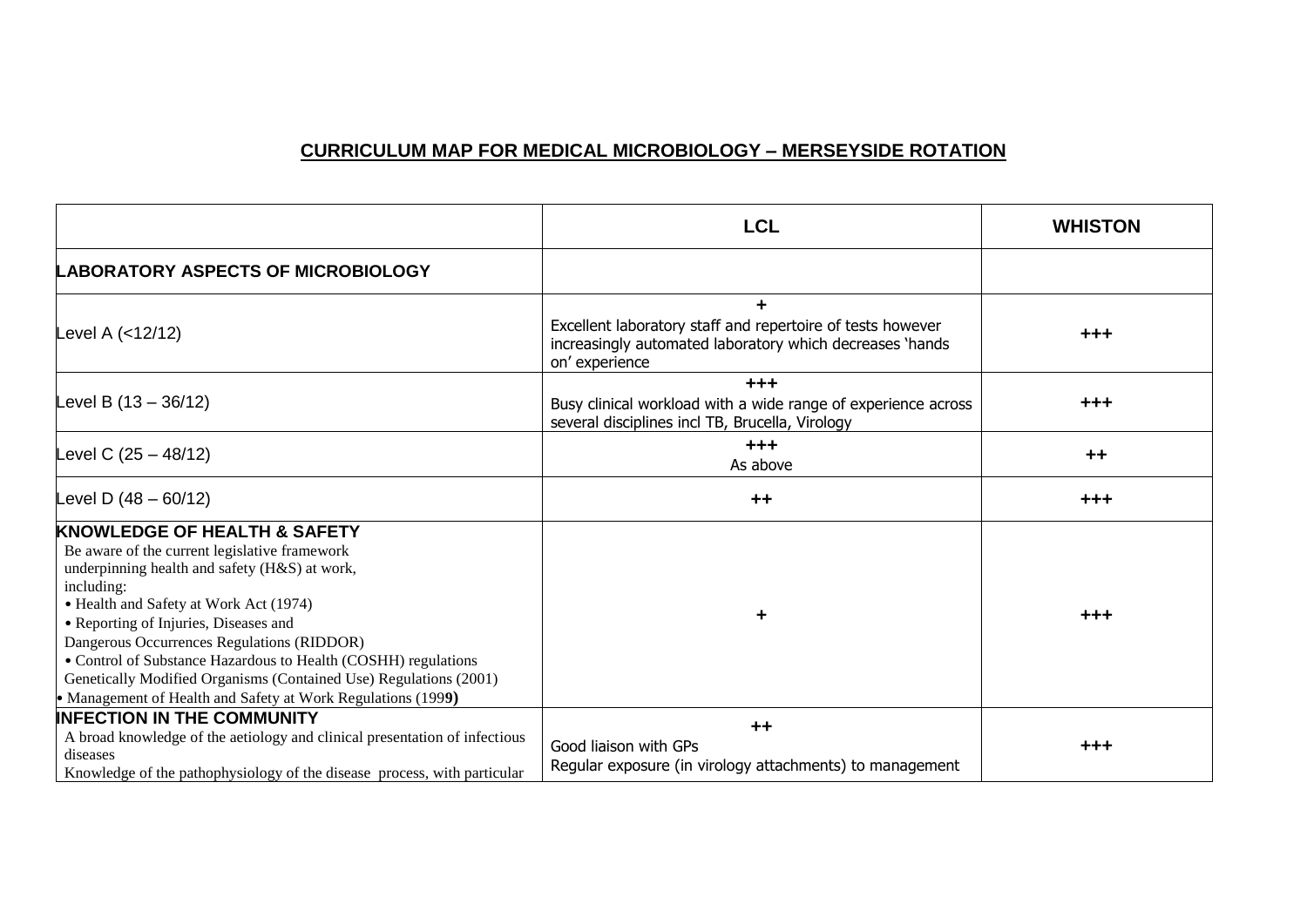|                                                                                                                                                                                                                                                                                                                                                                                                                                                                                                                                                                                                                                                                                                                                                                                                                                                                                                                                                                                                                                                                                                                                                                                                                                                                                                                                                                                                                                                                                                                                                                                                                            | <b>LCL</b>                                                                                                                                                                                                                                                       | <b>WHISTON</b> |
|----------------------------------------------------------------------------------------------------------------------------------------------------------------------------------------------------------------------------------------------------------------------------------------------------------------------------------------------------------------------------------------------------------------------------------------------------------------------------------------------------------------------------------------------------------------------------------------------------------------------------------------------------------------------------------------------------------------------------------------------------------------------------------------------------------------------------------------------------------------------------------------------------------------------------------------------------------------------------------------------------------------------------------------------------------------------------------------------------------------------------------------------------------------------------------------------------------------------------------------------------------------------------------------------------------------------------------------------------------------------------------------------------------------------------------------------------------------------------------------------------------------------------------------------------------------------------------------------------------------------------|------------------------------------------------------------------------------------------------------------------------------------------------------------------------------------------------------------------------------------------------------------------|----------------|
| reference to common and important infections such as urinary tract<br>infection and respiratory tract disease<br>Knowledge of the optimum treatment of infections and how to access<br>current guidelines<br>Knowledge of the epidemiological consequences of different diseases and of<br>the systems available for disease control with reference to:tuberculosis (TB),<br>viral hepatitides, genitourinary disease, immunisation strategies                                                                                                                                                                                                                                                                                                                                                                                                                                                                                                                                                                                                                                                                                                                                                                                                                                                                                                                                                                                                                                                                                                                                                                             | of community viral infections and exposures.<br>Involvement in MDT for TB patient management both in<br>hospital and community.<br>Well established OPAT<br>AMU ward rounds                                                                                      |                |
| <b>HEALTHCARE ASSOCIATED INFECTION / PREVENTION</b><br>The reservoirs, sources, routes of transmission and portals of entry of<br>common HAIs<br>The interactions between the microbe, the patient risk factors and others in<br>the environment, e.g. device and antimicrobial exposure<br>The importance of the colonised patient and infected or colonised staff<br>Epidemiology and control of common and important multi-resistant<br>organisms, e.g. meticillin-resistant Staphylococcus aureus<br>(MRSA), glycopeptide-resistant enterococci (GRE), Clostridium difficile<br>Disinfection and sterilisation in the hospital and primary care settings<br>Knowledge and definitions (see below) of site, organism and specialty<br>specific infections<br>Common infections associated with particular surgical procedures, device-<br>associated infections, neonatal intensive care unit (NICU), SCBU, burns<br>units, dermatology wards, etc.<br>Context of MRSA, vancomycin-resistant enterococcus (VRE), ESBL<br>producers, etc. in the above infection<br>Surveillance<br>Definitions of infections, methods of data collection and validation,<br>approaches to analysis of data, interpretation of data<br>Evidence base for effectiveness of local, national<br>and international standards guidelines, protocols for infection and<br>antimicrobial prescribing control and prevention, including screening and<br>isolation strategies and antimicrobial stewardship<br>The audit cycle and interaction with surveillance cycles<br>Importance of healthcare associated infections (HAI) in total quality | $++$<br>Extensive involvement in the management of pts with HCAI<br>in all specialties.<br>Established consult service including pts with HCAI<br>Involvement in antimicrobial control/stewardship initiatives.<br>Established IPCT including a nurse consultant | $+ + +$        |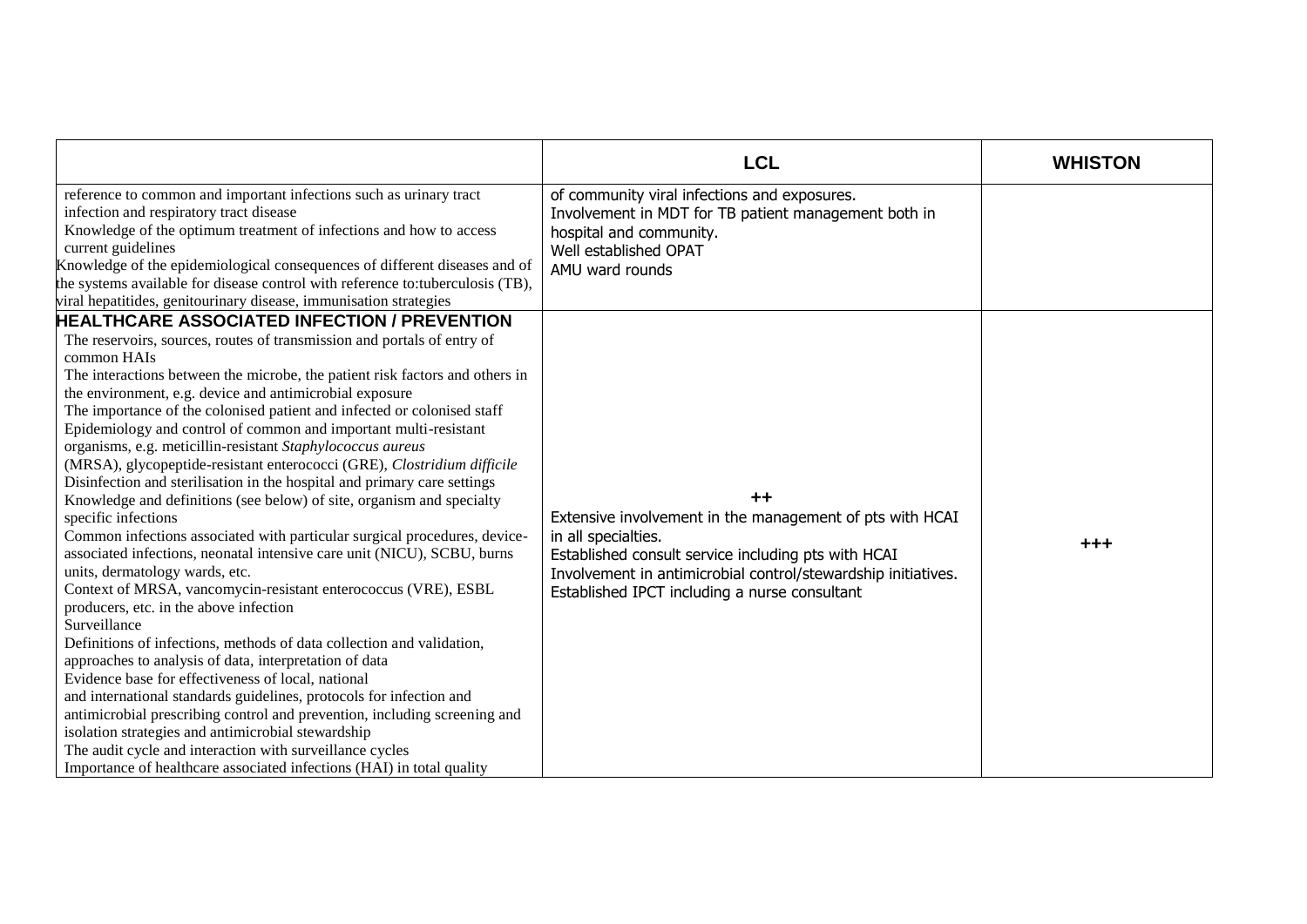|                                                                                                                                                                                                                                                                                                                                                                          | <b>LCL</b>                                                                                              | <b>WHISTON</b> |
|--------------------------------------------------------------------------------------------------------------------------------------------------------------------------------------------------------------------------------------------------------------------------------------------------------------------------------------------------------------------------|---------------------------------------------------------------------------------------------------------|----------------|
| management, controls assurance, review body inspections, e.g. HCC<br>The roles and responsibilities of the infection control team and committee<br>Clinical waste, laundry and kitchen: their relevance and importance in<br>HAI prevention                                                                                                                              |                                                                                                         |                |
| Ventilation: importance of this in the theatre, isolation rooms and other<br>areas, e.g. pharmacy and laboratory and control<br>An understanding of ward, departmental and operating theatre design $\&$<br>lavout                                                                                                                                                       |                                                                                                         |                |
| <b>INFECTION IN THE IMMUNOCOMPROMISED</b><br>Pathophysiology and clinical signs and symptoms of infection in<br>compromised hosts<br>Knowledge of biological and iatrogenic causes of immunodeficiency<br>Knowledge of available diagnostic techniques and their limitations<br>Knowledge of available therapeutic option and preventative measures<br><b>INCLUDING:</b> | $+ + +$                                                                                                 |                |
| <b>HIV</b>                                                                                                                                                                                                                                                                                                                                                               | $+ + +$<br>Multidisciplinary care of HIV cohort and laboratory expertise<br>in diagnosis and monitoring |                |
| Transplant                                                                                                                                                                                                                                                                                                                                                               | $+ + +$<br>Bone marrow and renal transplant services well established                                   |                |
| Neutropenia                                                                                                                                                                                                                                                                                                                                                              | $+ + +$                                                                                                 | $++$           |
| OUTBREAKS OF INFECTION IN HOSPITAL & COMMUNITY<br>General principles of outbreak investigation and control<br>Understand fully local (including out-of-hours) procedures for the<br>prevention and control of infectious diseases<br>Knowledge about the availability of expertise, e.g. modelling including<br>reference centres                                        | $++$                                                                                                    | $+ + +$        |
| <b>INFECTION IN THE RETURNING TRAVELLER</b><br>Knowledge of the common causes of infection in returning travellers<br>Knowledge of common measures for preventing infection in travellers                                                                                                                                                                                | $+ + +$<br>Excellent exposure via ID unit and potential for involvement<br>at Tropical School           | ٠              |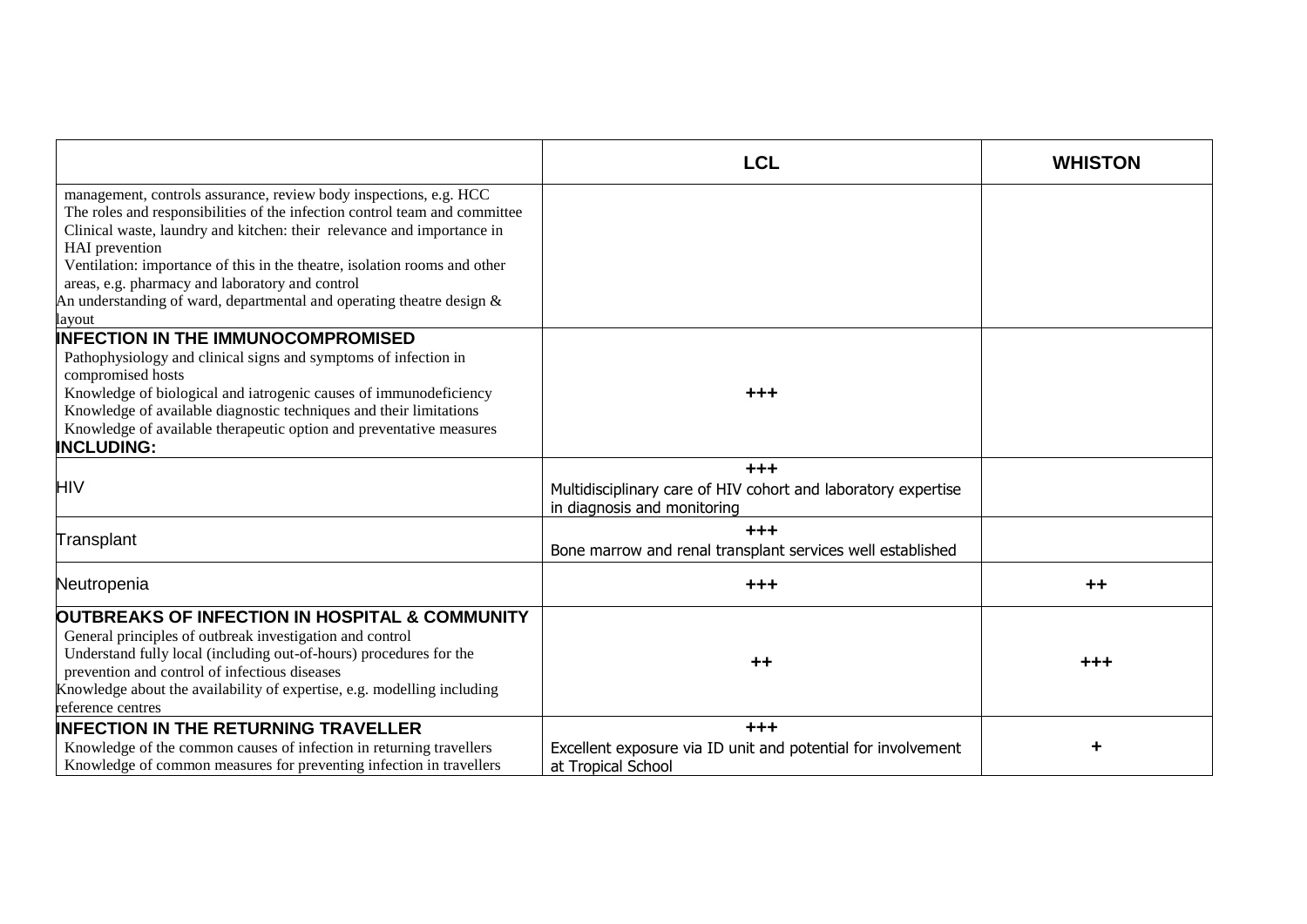|                                                                                                                                                                                                                                                                                                                                                                                                                                               | <b>LCL</b>                                                                                                    | <b>WHISTON</b> |
|-----------------------------------------------------------------------------------------------------------------------------------------------------------------------------------------------------------------------------------------------------------------------------------------------------------------------------------------------------------------------------------------------------------------------------------------------|---------------------------------------------------------------------------------------------------------------|----------------|
| Malaria<br>Viral haemorrhagic fever<br>Aware of emerging travellers or imported infections, e.g. West Nile virus,<br>other arboviruses<br>Epidemiology and distribution of common tropical infections, e.g. malaria,<br>schistosomiasis, onchocerciasis, filariasis, trypanosomiasis, gastro-intestinal<br>GIT parasites, dengue, yellow fever, TB, HIV, enteric fever, cholera,<br>dysentery                                                 |                                                                                                               |                |
| <b>SEXUALLY TRANSMITTED INFECTION</b><br>Disease specific<br>A broad knowledge of the aetiology, pathophysiology and clinical<br>presentation of STIs<br>Diagnosis<br>Knowledge of the available diagnostic tests and their limitations<br>Congenital infections<br>Knowledge of various congenital infections and available preventative<br>strategies<br>Management<br>Knowledge of available therapeutic options and preventative measures | +++<br>Established GUM department incl point of care testing                                                  |                |
| <b>NEUROSURGICAL INFECTION</b>                                                                                                                                                                                                                                                                                                                                                                                                                | $+ + +$<br>Good experience at Walton                                                                          |                |
| <b>INFECTION IN THE DIALYSIS PATIENT</b>                                                                                                                                                                                                                                                                                                                                                                                                      | $+ + +$<br>Large dialysis unit with HD & PD $-$ significant exposure to<br>infection management in this group |                |
| <b>FOOD MICROBIOLOGY</b><br>Basic knowledge of the common pathogens involved in food- and water-<br>borne infections and the laboratory methods used to test for them,<br>including the use of indicator organisms<br>Basic knowledge of the current legislation and guidelines on the<br>microbiological testing of food and water. (Food includes milk and dairy<br>products; water includes potable and bathing waters)                    | Limited on site water testing for endoscopy and dialysis<br>suites including endotoxin.<br>No food exposure   |                |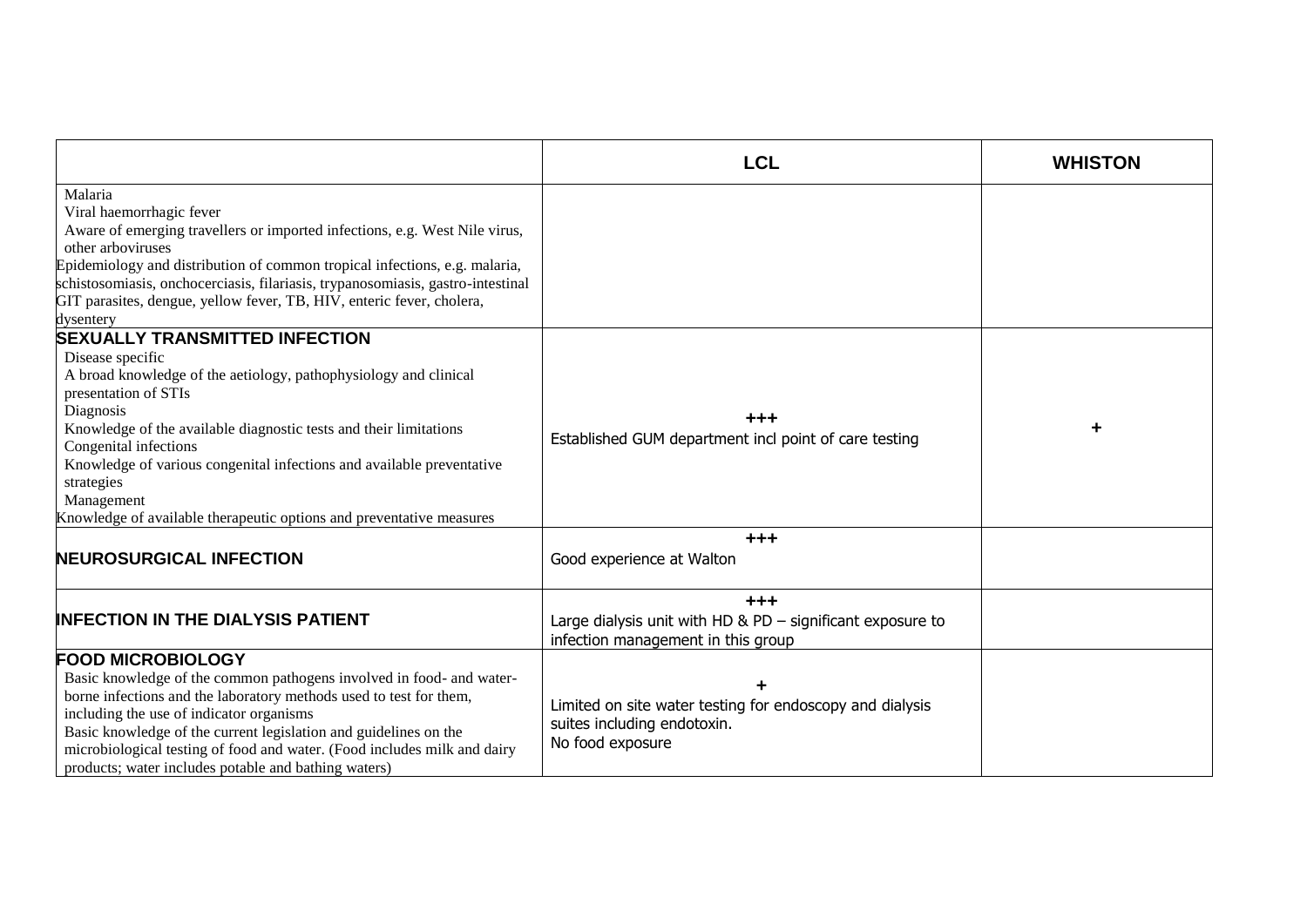|                                                                                                                                                                                                                                                                                                                                                                                                                                                                                                                                                                                     | <b>LCL</b>                                                                                                                                                            | <b>WHISTON</b> |
|-------------------------------------------------------------------------------------------------------------------------------------------------------------------------------------------------------------------------------------------------------------------------------------------------------------------------------------------------------------------------------------------------------------------------------------------------------------------------------------------------------------------------------------------------------------------------------------|-----------------------------------------------------------------------------------------------------------------------------------------------------------------------|----------------|
| Knowledge of the requirements for testing endoscopy rinse water and renal<br>unit water and the results that should be achieved                                                                                                                                                                                                                                                                                                                                                                                                                                                     |                                                                                                                                                                       |                |
| <b>WATER BORNE INFECTION</b>                                                                                                                                                                                                                                                                                                                                                                                                                                                                                                                                                        | ٠                                                                                                                                                                     |                |
| <b>PAEDIATRIC INFECTION</b><br>Pathophysiology, clinical signs and symptoms of infectious diseases in<br>children. Especially those illnesses that are particularly important in or<br>specific to childhood, e.g. neonatal meningitis, group B sepsis,<br>intraventricular shunt infections.<br>Knowledge of available diagnostic techniques<br>Knowledge of the pharmacokinetics of prescribing for children and the need<br>to avoid certain antimicrobials                                                                                                                      |                                                                                                                                                                       | $+ +$          |
| <b>NEONATAL INTENSIVE CARE</b>                                                                                                                                                                                                                                                                                                                                                                                                                                                                                                                                                      | $+ + +$<br>Extensive and established good liaison and exposure at LWH                                                                                                 |                |
| <b>INFECTION IN PREGNANCY</b><br>Effects of pregnancy on the immune system<br>Infections specific to pregnancy, e.g. septic abortion, chorioamnionitis and<br>endometritis<br>Infection considered important in pregnancy, e.g. urinary tract infections in<br>pregnancy, sexually transmitted diseases, fungal infection including<br>candidosis, parasitic diseases, e.g. toxoplasmosis and malaria in pregnancy<br>Use of antimicrobials in pregnancy<br>Knowledge of the potential teratogenicity when prescribing in pregnancy<br>and the need to avoid certain antimicrobials | $+ + +$<br>As above                                                                                                                                                   | $++$           |
| <b>INFECTION IN THE ITU PATIENT</b><br>Common infection problems in the ICU setting, e.g. ventilator-associate<br>pneumonia, lineinfections, septicaemia<br>Outcomes of infection<br>Evidence-base for diagnosis and management<br>Pathophysiology of serious sepsis<br>Rationale for interventions                                                                                                                                                                                                                                                                                 | $++$<br>Large critical care department (ITU&HDU) catering for<br>medical and surgical pts requiring level 2/3 care. Regular<br>exposure and educational opportunities | $+ + +$        |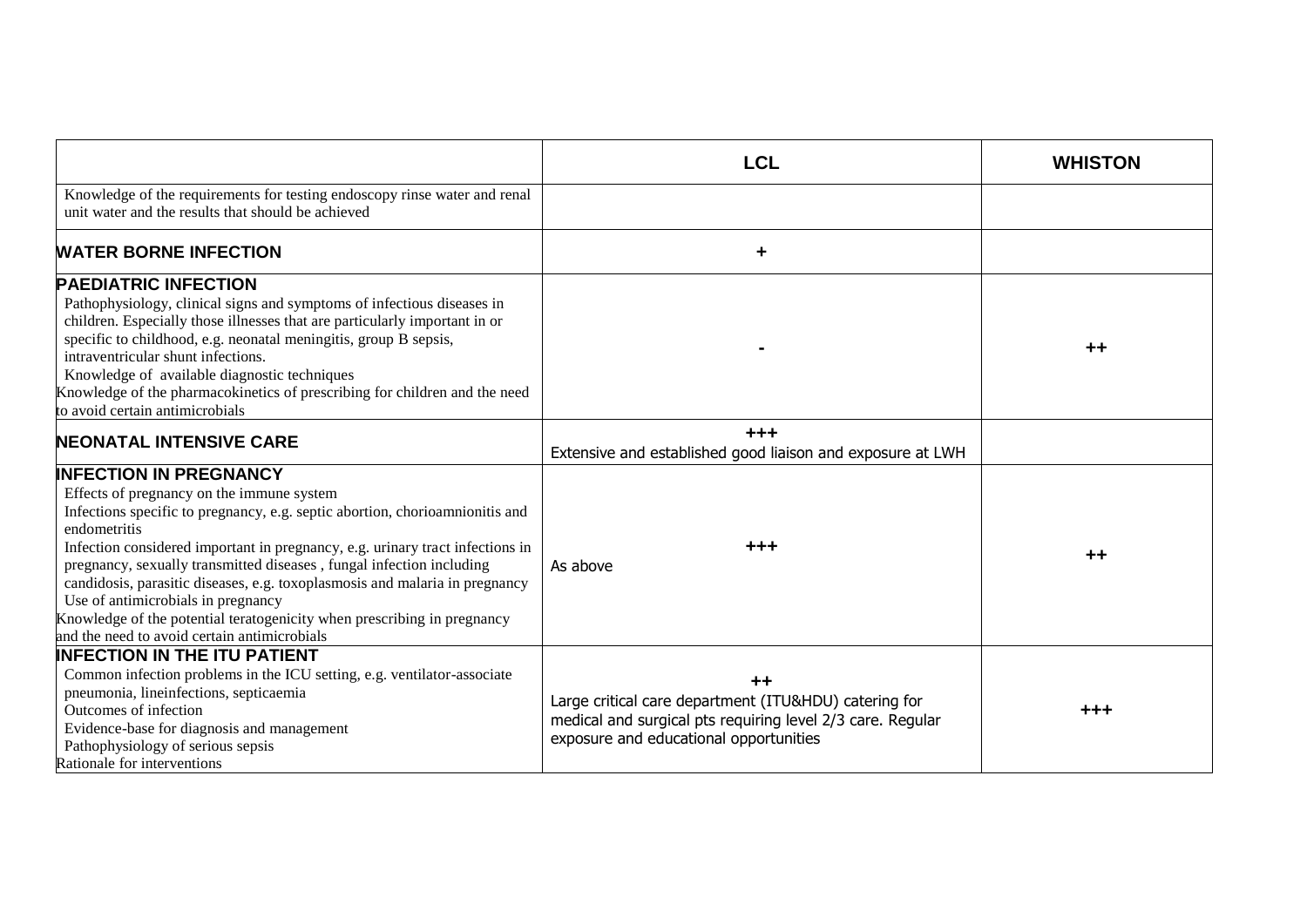|                                                                                                                                                                                                                                                                                                                                                                                                                                                                        | <b>LCL</b>                                                                                                                                                                                                                                                                            | <b>WHISTON</b> |
|------------------------------------------------------------------------------------------------------------------------------------------------------------------------------------------------------------------------------------------------------------------------------------------------------------------------------------------------------------------------------------------------------------------------------------------------------------------------|---------------------------------------------------------------------------------------------------------------------------------------------------------------------------------------------------------------------------------------------------------------------------------------|----------------|
| <b>ORTHOPAEDIC INFECTION</b>                                                                                                                                                                                                                                                                                                                                                                                                                                           | $+ + +$<br>Multidisciplinary active bone and joint infection group -<br>regular exposure                                                                                                                                                                                              | $+ + +$        |
| <b>OCCUPATIONALLY ACQUIRED INFECTION</b><br>Basic knowledge of zoonotic infections that may be occupationally<br>acquired<br>Knowledge of needlestick incident management follow-up for healthcare<br>workers (HCWs)<br>Knowledge of local, national and international guidelines and standards in<br>relation to occupational exposure to infection                                                                                                                   | ٠                                                                                                                                                                                                                                                                                     |                |
| <b>NIROLOGY PRE-MRCPATH PART I</b>                                                                                                                                                                                                                                                                                                                                                                                                                                     | $+ + +$<br>Excellent laboratory staff and repertoire of tests however<br>increasingly automated laboratory which decreases 'hands<br>on' experience.<br>Excellent clinical liaison with children's hospital, ANC units,<br>OCCH, ID, hepatology, GUM, renal transplant and BMT units. |                |
| <b>NIROLOGY PRE-MRCPATH PART II</b>                                                                                                                                                                                                                                                                                                                                                                                                                                    | $+ + +$<br>Excellent laboratory staff and repertoire of tests however<br>increasingly automated laboratory which decreases 'hands<br>on' experience. Excellent clinical liaison with children's<br>hospital, ANC units, OCCH, ID, hepatology, GUM, renal<br>transplant and BMT units. |                |
| <b>HEALTH PROTECTION &amp; EPIDEMIOLOGY</b><br>Understand principles and practice of surveillance of infectious disease<br>Routine and enhanced surveillance systems<br>Understand the role of others in the prevention and control of infection<br>Understand the general principles involved in immunisation programmes<br>Occupational health and travel health procedures<br>Agents of bio-terrorism<br>Understand the role and function of reference laboratories | $++$                                                                                                                                                                                                                                                                                  |                |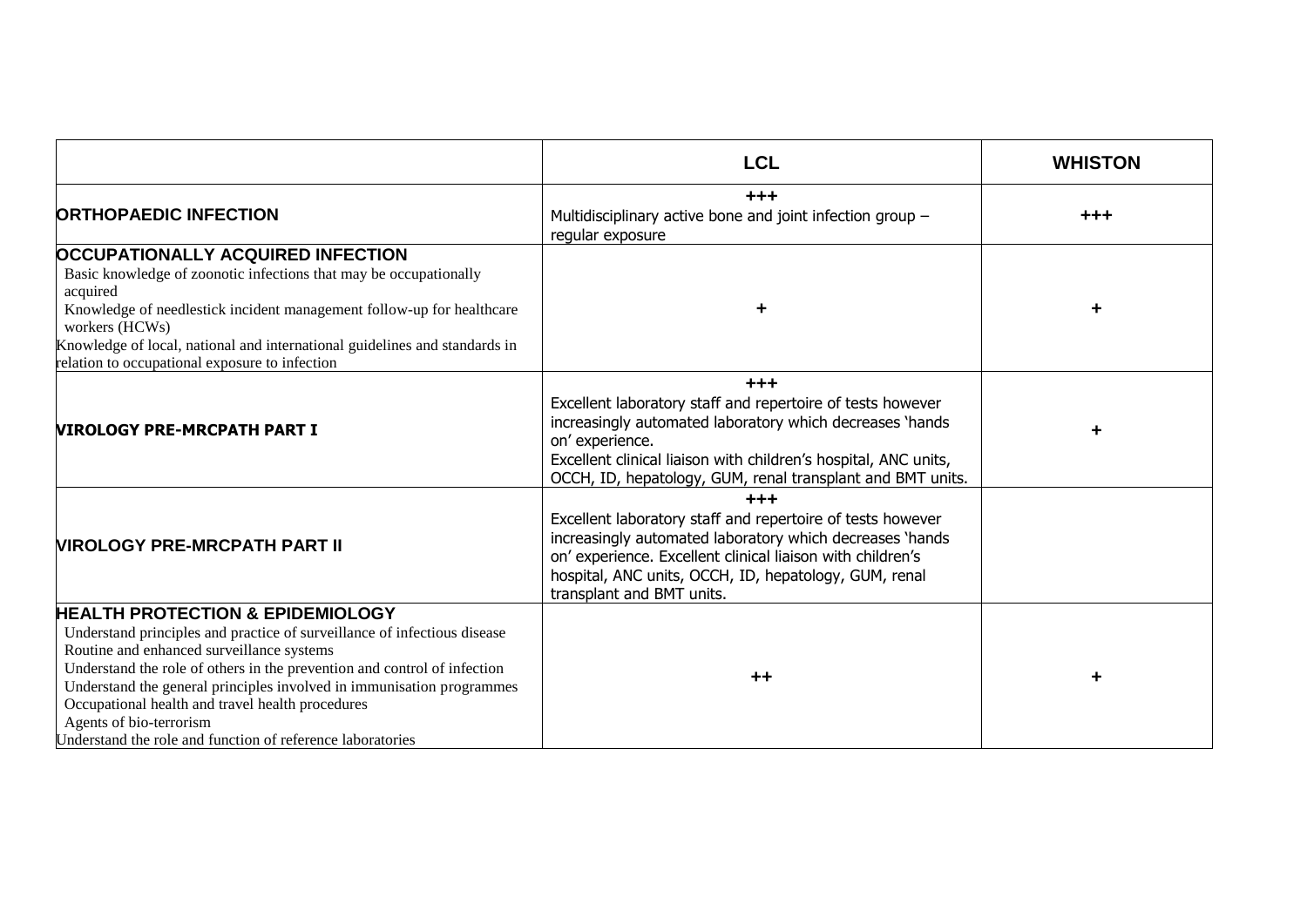|                                                                                                                                                                                                                                                                                                                                                                                                                                                                                                                                                                                                                                                                                                                              | <b>LCL</b>                                                                                                                                                                                | <b>WHISTON</b> |
|------------------------------------------------------------------------------------------------------------------------------------------------------------------------------------------------------------------------------------------------------------------------------------------------------------------------------------------------------------------------------------------------------------------------------------------------------------------------------------------------------------------------------------------------------------------------------------------------------------------------------------------------------------------------------------------------------------------------------|-------------------------------------------------------------------------------------------------------------------------------------------------------------------------------------------|----------------|
| <b>INFECTION IN BURNS PATIENTS</b>                                                                                                                                                                                                                                                                                                                                                                                                                                                                                                                                                                                                                                                                                           |                                                                                                                                                                                           | +++            |
| <b>MYCOLOGY</b><br>Superficial fungal infection<br>$\bullet$ skin<br>$\bullet$ hair<br>• nail<br>• mucous membrane<br>Systemic infection<br>• candidosis<br>• aspergillosis<br>• cryptococcosis<br>Understanding of appropriate antifungal treatment strategies<br>Understanding of the methods available for susceptibility testing and their<br>limitations                                                                                                                                                                                                                                                                                                                                                                | ++<br>Limited laboratory exposure and minimal involvement in<br>superficial fungal infection management.<br>Good exposure to the management and diagnosis of<br>systemic fungal infection | $++$           |
| <b>PARASITOLOGY</b><br>infections common in European practice: e.g. malaria, intestinal protozoa,<br>intestinal helminths, leishmaniasis, trypanosomiasis, filariasis and<br>schistosomiasis<br>• Endemic parasitic infections including for example<br>toxoplasmosis, toxocariasis, giardiasis, hydatid disease<br>• Parasitic infections associated with severely immunocompromised<br>patients, e.g. microsporidiosis, cryptosporidiosis<br>Epidemiology of parasitic infections understanding the conditions under<br>which infections are transmitted so that the risk of infection to patients can<br>be assessed<br>Use of antiparasitic drugs including antimalarial agents, imidazoles,<br>ivermectin, praziquantel | Laboratory exposure at RLUH and potentially at Tropical<br>School. Clinical exposure via ID unit                                                                                          |                |
| <b>COMMUNICATION &amp; MANAGEMENT ISSUES IN</b><br><b>MICROBIOLOGY</b>                                                                                                                                                                                                                                                                                                                                                                                                                                                                                                                                                                                                                                                       | $++$                                                                                                                                                                                      | +++            |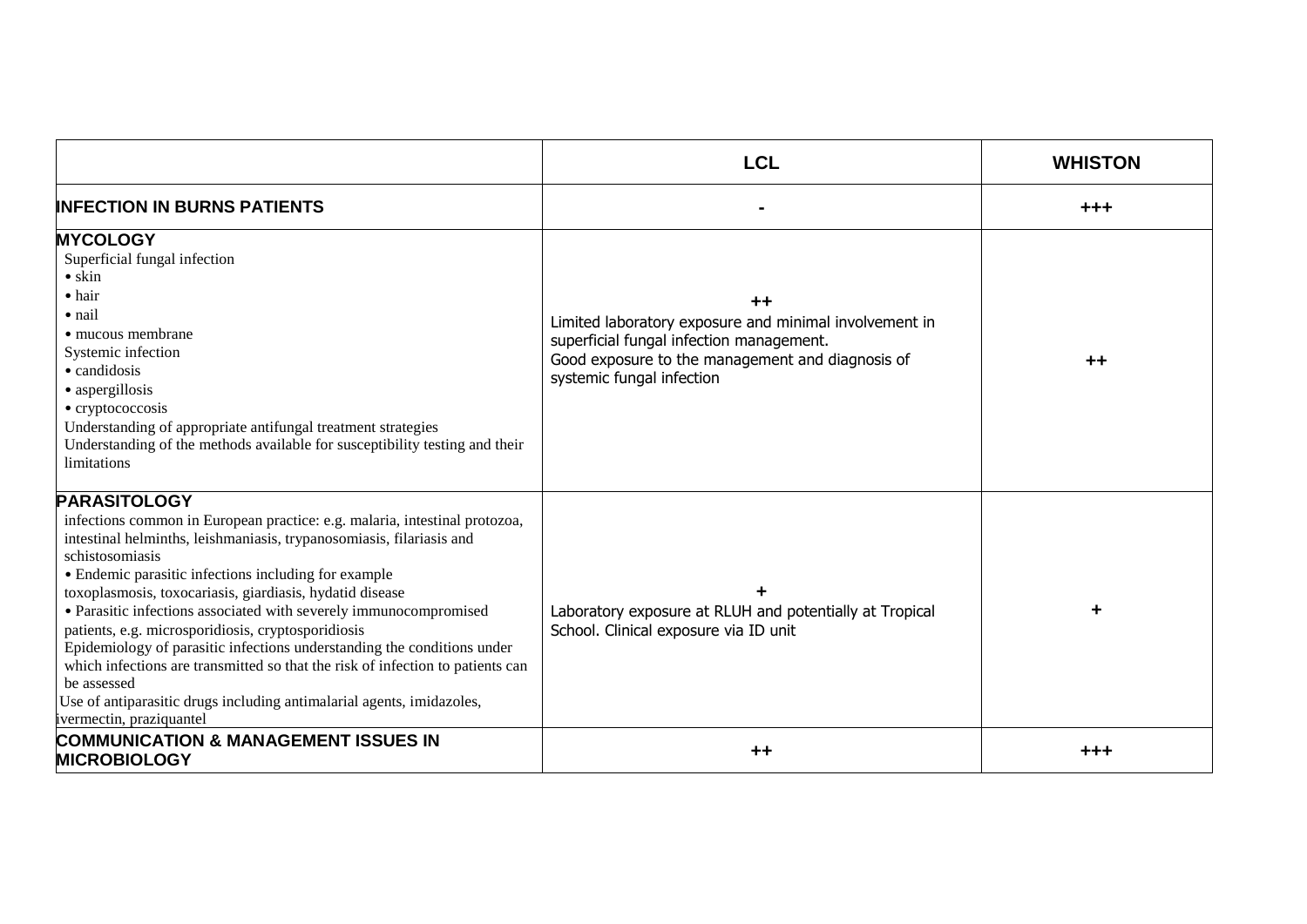|                                                                          | <b>LCL</b>                                                                                                                                                                                                                                                             | <b>WHISTON</b> |
|--------------------------------------------------------------------------|------------------------------------------------------------------------------------------------------------------------------------------------------------------------------------------------------------------------------------------------------------------------|----------------|
| Laboratory management                                                    |                                                                                                                                                                                                                                                                        |                |
| Concepts of good laboratory practice                                     |                                                                                                                                                                                                                                                                        |                |
| Understand the process of management and being managed                   |                                                                                                                                                                                                                                                                        |                |
| Laboratory accreditation                                                 |                                                                                                                                                                                                                                                                        |                |
| Understand the criteria for accreditation                                |                                                                                                                                                                                                                                                                        |                |
| Appraisal                                                                |                                                                                                                                                                                                                                                                        |                |
| Clinical audit                                                           |                                                                                                                                                                                                                                                                        |                |
| Delivery of service                                                      |                                                                                                                                                                                                                                                                        |                |
| Standards of professional practice and clinical governance               |                                                                                                                                                                                                                                                                        |                |
| Up to date knowledge of the organisation of NHS and allied organisations |                                                                                                                                                                                                                                                                        |                |
| Understanding of role of HPA, Food Standards Agency (FSA), HCC and       |                                                                                                                                                                                                                                                                        |                |
| <b>NICE</b>                                                              |                                                                                                                                                                                                                                                                        |                |
| Knowledge of teaching methods, assistance and resources available        |                                                                                                                                                                                                                                                                        |                |
| Information technology:                                                  |                                                                                                                                                                                                                                                                        |                |
| · working knowledge of laboratory data entry and retrieval and           |                                                                                                                                                                                                                                                                        |                |
| surveillance systems.                                                    |                                                                                                                                                                                                                                                                        |                |
| · understanding of the Data Protection Act                               |                                                                                                                                                                                                                                                                        |                |
| UNDERSTANDING RESEARCH                                                   | $++$                                                                                                                                                                                                                                                                   | ٠              |
|                                                                          | Active R&D group and close links with IGH                                                                                                                                                                                                                              |                |
| OUT-OF-HOURS WORKING EXPERIENCE                                          | $+ + +$                                                                                                                                                                                                                                                                | $+ + +$        |
| <b>TEACHING EXPERIENCE</b>                                               | $+++$                                                                                                                                                                                                                                                                  | $+++$          |
| <b>SPINAL INJURIES</b>                                                   |                                                                                                                                                                                                                                                                        |                |
| <b>MOLECULAR MICROBIOLOGY</b>                                            | $++$<br>Teaching on clinical use of real-time PCR and sequencing in<br>medical virology, theory of molecular diagnostic tests used in<br>medical virology and experience of the day-to-day work in a<br>molecular diagnostic section of a medical virology laboratory. |                |